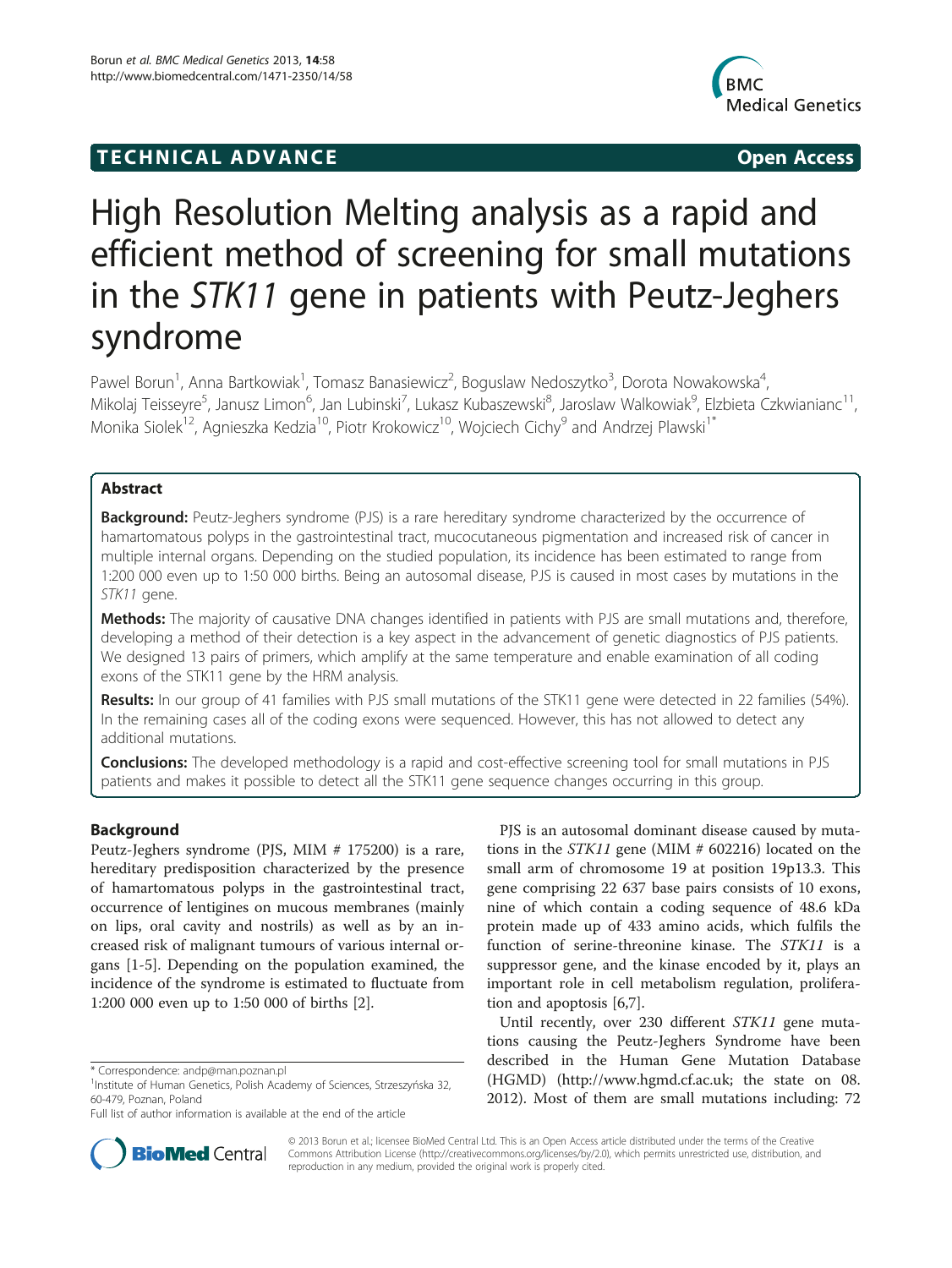point missence/nonsense mutations, 26 mutations in splicing sites as well as 102 small insertions, deletions and indel type mutations. The remaining 31 mutations described concern rearrangements of larger fragments of the STK11 sequence including 25 large deletions, 3 large insertions and 3 combined mutations.

In molecular studies of the STK11 gene in patients with the PJS, mutations are identified in almost all cases of persons with a positive family history and in approximately 50-90% when only patients who met the clinical criteria for PJS were considered [\[8,9](#page-6-0)]. Differences in percentage proportions of the identified mutations for individual patient groups in investigations carried out in different parts of the world can be attributed both to the specificity of the population and the way of patient selection for examinations as well as the applied method of research. Recent studies revealed that copy number variations (CNV) can be the cause of a considerable proportion, even up to 30%, of PJS cases; this can explain the lower percentage of mutations detected in patient groups not tested with methods able to identify large rearrangements (e.g. MLPA or qPCR) [[8,10-12](#page-6-0)]. However, small mutations still constitute the highest percentage of changes causing the disease and, therefore, the designing of a rapid and cost-effective method of their detection is a key aspect in the advancement of genetic diagnostics of PJS patients.

One of the more novel techniques employed in screening investigations, which allows identification of small sequence changes within the examined fragments is the high resolution melting (HRM) analysis. The mode of action of the method is based on monitoring the behaviour of DNA fragments, amplified earlier during the denaturation process. The analysis is possible due to the presence in the reaction mixture of a fluorescent dye which intercalates only the double-stranded DNA sending a strong fluorescent signal allowing to observe the melting process, i.e. conversion of dsDNA into ssDNA in the course of denaturation. Comparison of melting profiles of individual fragments with one another makes it possible to select those that indicate differences in the course of denaturation, which at the same time reflect changes in the sequence. HRM is a screening technique and fails to provide accurate information about changes in the sequence and, therefore, all atypical melting profiles require confirmation by sequencing. Nevertheless, high sensitivity of the method, which according to some researchers reaches even 100%, allows considerable reduction of sequencing numbers and, consequently, of the cost of analyses, at the same time maintaining and sometimes even increasing the identification effectiveness of mutations in comparison with earlier screening methods [\[13,14\]](#page-6-0).

The objective of our investigations was to develop a rapid and effective detection methodology of small

mutations in patients suffering from PJS. Bearing in mind the heterogenous nature of mutations in the STK11 gene, the size of gene exons and effectiveness of individual screening techniques, we decided to develop a methodology based on the HRM technique.

## Methods

The material for investigations was the DNA obtained from 41 probands with diagnosed Peutz-Jeghers syndrome. All patients included in this study fulfilled the diagnostic criteria of PJS (histopathologically confirmed hamartomatous polyps and mucocutaneous pigmentation). The DNA was isolated from peripheral blood and for this purpose the method of extraction with phenol and chloroform was used, which was followed by purification by means of the method of precipitation with ethanol.

In accordance with the standards adopted for HRM, primers were designed using the Primer3plus ([www.](http://www.bioinformatics.nl/primer3plus/) [bioinformatics.nl/primer3plus/](http://www.bioinformatics.nl/primer3plus/)) software [\[15](#page-6-0)]. Each of the designed primer pairs was checked with respect to the melting profile. In addition, PCR product heterogeneity on agarose gel (1.5% agarose gel, electrophoresis – 30 min., voltage – 100 V) was also checked. On the basis of these analyses, 13 primer pairs were selected which allowed examination of all STK11 gene exons together with sequences of the exon-intron junctions. The obtained PCR amplicons were contained within the length range of 150–250 bp, while primers annealing temperature was 60°C for all pairs. Primers sequences are collated in Table [1](#page-2-0). Fragments were amplified using Type-it HRM kit [Qiagen] and the analysis was performed on a Rotor-Gene Q equipment [Qiagen]. The PCR was performed according to the manufacturer's instructions. PCR conditions were: 95°C for 5 minutes, followed by 40 cycles of pre-incubation at 95°C for 10 seconds, annealing for 30 seconds at 60°C and extension at 72°C for 10 seconds. The HRM step was performed from 60°C to 95°C raising the temperature by 0.1°C degree at each step. The obtained plots were analyzed using Rotor-Gene Software: 2.0.2.

All samples were analyzed in two separate runs in the presence of at least three wild type controls sequenced earlier. Amplicons exhibiting a melting profile different from wild type controls in the course of HRM were selected and subjected to sequencing. In cases in which no evident pathogenic mutations were detected during HRM analyses, sequencing of the entire STK11 gene coding sequence was performed. The PCR products were purified by precipitations and sequenced on both strands using the Big Dye Terminator Cycle Sequencing Kit v3.1 Kit (Applied Biosystems). The sequence products were purified and separated on an automated sequencer (ABI 3130xl Genetic Analyzer, Applied Biosystems).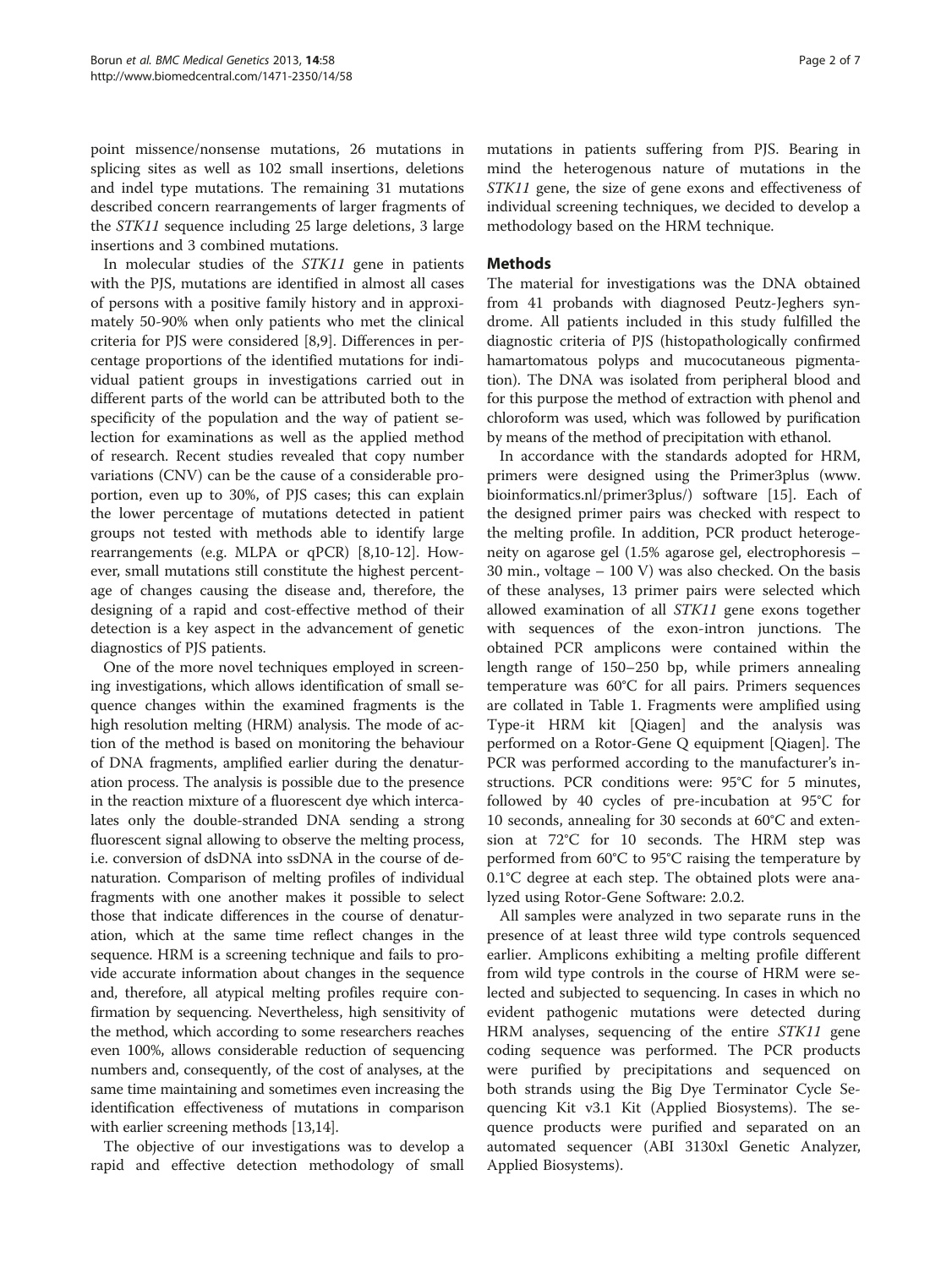<span id="page-2-0"></span>Table 1 List of primers utilised in the HRM analysis

| Amplicon       | Forward primer              | Reverse primer              | Product length [bp] | Annealing temperature [°C] |
|----------------|-----------------------------|-----------------------------|---------------------|----------------------------|
| 1a             | GGAAGTCGGAACACAAGGAA        | CATCAGGTACTTGCCGATGA        | 231                 | 60                         |
| 1b             | <b>CTCCACCGAGGTCATCTACC</b> | CCCCAGCAAGCCATACTTAC        | 221                 | 60                         |
| 2              | AGGCCATCATCCTGACGTT         | CCCAACACCGGAAAGGATA         | 159                 | 60                         |
| 3              | CTCCCTGGGCCTGTGAGT          | CCCTGCCCCGCGCACGCA          | 165                 | 60                         |
| 4a             | CAGGACGGGTGTGTGCTG          | <b>CCCTAGCACGTGCCTACCT</b>  | 175                 | 60                         |
| 4b             | <b>GCCTGGAGTACCTGCATAGC</b> | GTGCAGCCCTCAGGGAGT          | 172                 | 60                         |
| 5a             | CACTCCCTGAGGGCTGCAC         | GGGGCACTTACAGGGTGAC         | 180                 | 60                         |
| 5 <sub>b</sub> | GGCTTCAAGGTGGACATCTG        | CTGTGGCCAGAGAGGGTCT         | 161                 | 60                         |
| 6              | <b>TCAACCACCTTGACTGACCA</b> | <b>ACCCCCAACCCTACATTTCT</b> | 249                 | 60                         |
| 7              | CCTTAGGAGCGTCCAGGTATC       | CTCAACCAGCTGCCCACAT         | 244                 | 60                         |
| 8a             | CTGGGTCGGAAAACTGGAC         | <b>GTGCAGGTCCTCCAAGTACG</b> | 182                 | 60                         |
| 8b             | GAGCCCAGACACCAAGGAC         | GACATCCTGGCCGAGTCA          | 188                 | 60                         |
| 9              | <b>TCAGCTCAGGCCACACTTGC</b> | AGCCTCACTGCTGCTTGC          | 232                 | 60                         |

Standard nomenclature ([http://www.hgvs.org/mutnomen/](http://www.hgvs.org/mutnomen/webcite) [webcite](http://www.hgvs.org/mutnomen/webcite)) was used to describe sequence variations with +1 corresponding to the A of the ATG translation initiation codon of GeneBank NM\_000455 for STK11.

## Results

Small STK11 gene mutations were detected in 22 families (54%) seven of which were novel, so far undescribed changes (Table 2). Mutations were detected in all gene coding exons with the exception of exons 3 and 9. Distinct disproportions in the distribution of mutations were apparent. A majority of the detected changes occurred in exons 1, 4 and 7. The examination of exon 1 revealed the presence of 4 kinds of mutations of which two were novel ones, so far undescribed in literature (c.160\_161insC, c.178delT). The third change was the earlier observed nonsense mutation c.180C > G the consequence of which was the appearance of the premature stop codon in position 60 (p.Tyr60X). The fourth mutation in this exon was c.157\_158dupG which creates a

| Table 2 List of small mutations detected in the course of the study |  |  |  |  |
|---------------------------------------------------------------------|--|--|--|--|
|---------------------------------------------------------------------|--|--|--|--|

| Exon           | Nucleotide change             | Codon | Aminoacid change              | <b>Number of families</b> |
|----------------|-------------------------------|-------|-------------------------------|---------------------------|
|                | c.157_158dupG [16]            | 53    | p.Asp53Glyfsx110              |                           |
|                | c.160_161insC*                | 54    | p.Leu54ProfsX109              |                           |
|                | c.178 $delT*$                 | 60    | p.Tyr60ThrfsX 4               |                           |
|                | c.180C > G [17]               | 60    | p.Tyr60X                      |                           |
| $\overline{2}$ | c.291-1G > $C$ [18]           |       | Splice site mutation          |                           |
| 4              | $c.474$ del $T^*$             | 158   | p.Cys158CysfsX3               |                           |
|                | $c.481A > T^*$                | 161   | p.lle161Phe                   |                           |
|                | $c.488G > A$ [19]             | 163   | p.Gly163Asp                   |                           |
|                | $c.493G > T$ [19]             | 165   | p.Glu165X                     |                           |
|                | $580G > A$ [20]               | 194   | p.Asp194Asn                   | 3                         |
| 5              | $c.733C > T^*$                | 245   | p.Leu245Phe                   |                           |
| 6              | c.735-10C > A [19]            |       | Possible splice site mutation |                           |
|                | c.790_793delTTTG [21]         | 264   | p.Phe264ArgfsX22              |                           |
| $\overline{7}$ | $c.876C > G$ [22]             | 292   | p.Tyr292X                     | 2                         |
|                | c.867_882delGCTTGAGTACGAACCG* | 289   | p.Met289MetfsX42              |                           |
|                | c.910delC [19]                | 304   | p.Arg304GlyfsX32              | 2                         |
| 8              | c.921-4_921-2delGCA*          |       | Splice site mutation          |                           |
|                | c.1010_1011delTG [23]         | 337   | p.Val337GlyfsX22              |                           |

\*novel mutation.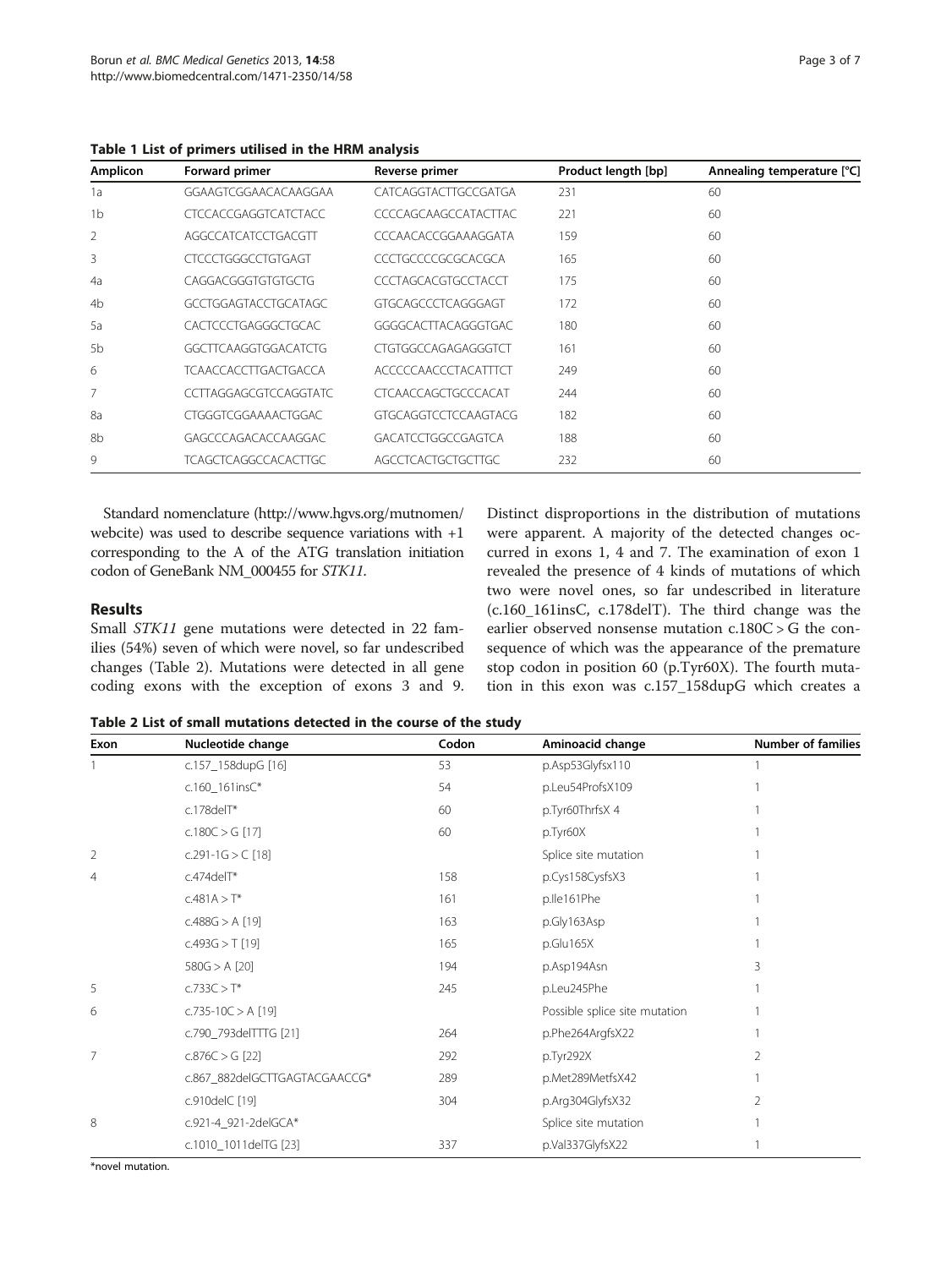termination site after the next 110 codons (p. Asp53Glyfsx110). Five kinds of mutations (c.474delT,  $c.481A > T$ ,  $c.488G > A$ ,  $c.493G > T$ ,  $c.580G > A$ ) were detected in exon 4 in seven of the examined families (Figure 1). The most frequent mutation (detected in 3 families) was the  $G > A$  substitution in position 580 resulting in a p.Asp194Asn amino acid substitution. The performed analysis of exon 7 revealed the presence of 3 kinds of mutations in 5 of the examined families.

Changes of c.910delC and c.876C > G were observed twice, whereas in one case, an undescribed 16-nucleotide deletion –c.867\_882delGCTTGAGTACGAACCG – was detected (Figure [2](#page-4-0)). Single sequence changes were detected in exons  $5$  (c.733C > T), 6 (c.790\_793delTTTG) and 8 (c.1010\_1011delTG).

Apart from changes in the coding sequence, the performed investigations also made it possible to detect changes in the intron sequence embraced by the primers

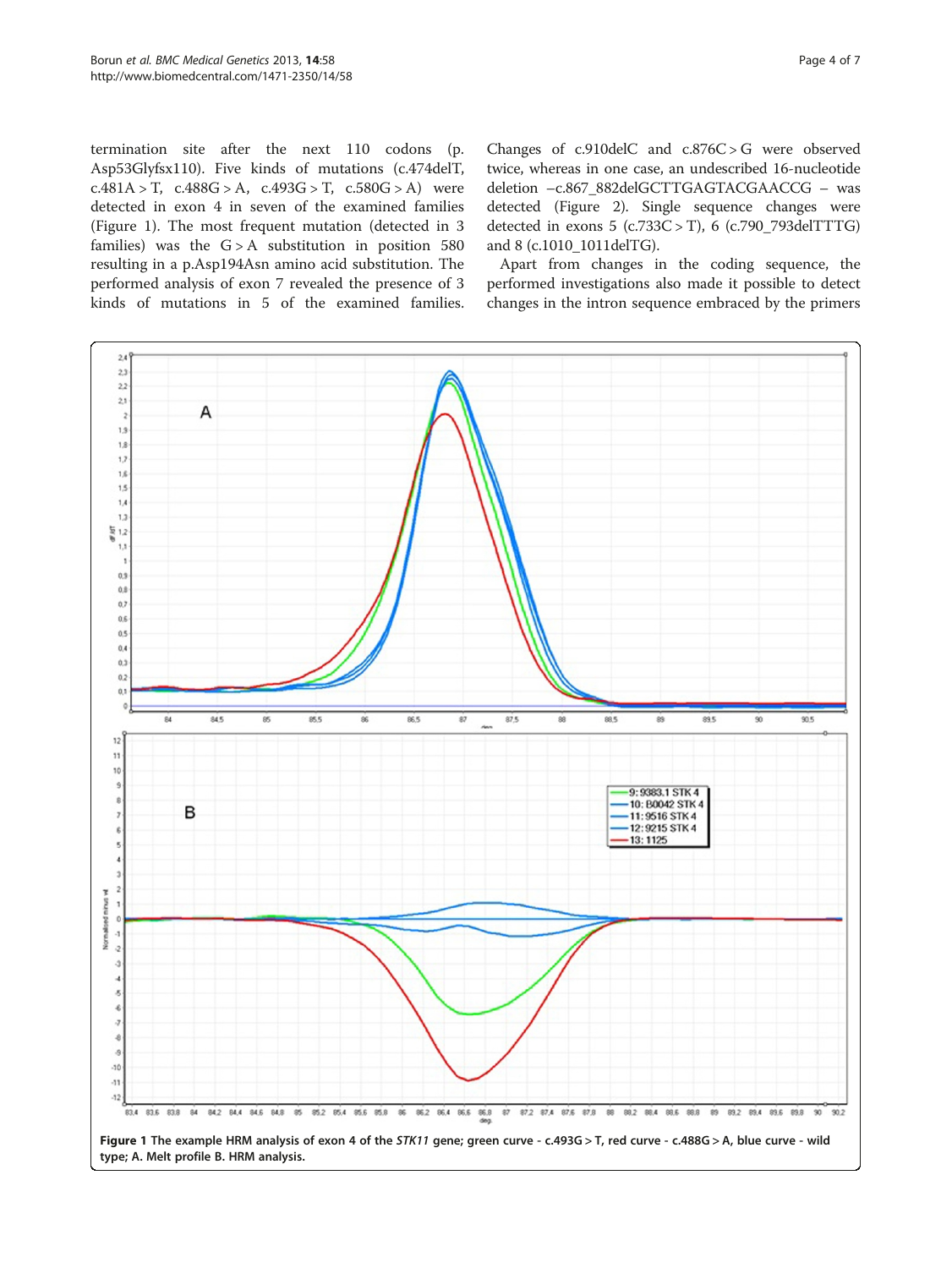<span id="page-4-0"></span>

utilised in HRM. Before exon 2, a change c.291-1G > C was observed within the splicing site. In addition, mutations were also detected in intron 7 (c.921-4\_921- 2delGCA). The functional consequences of the c.735 10C > A change in intron 5 are unclear. Bioinformatic analysis performed with the SpliceView [\(http://](http://zeus2.itb.cnr.it/) [zeus2.itb.cnr.it\)](http://zeus2.itb.cnr.it/) software and the algorithm available from the University of California Berkeley website ([http://www.fruitfly.org/seq\\_tools/splice.html](http://www.fruitfly.org/seq_tools/splice.html)) showed the potential creation of a new acceptor splicing site (scores 90 and 0.99 respectively). However, in order to confirm this hypothesis further investigations on the patient's mRNA should be carried out.

The sequencing of the entire STK11 coding sequence for patients in whom no evident pathogenic mutations were detected in the course of the HRM analysis failed to detect additional changes.

### **Discussion**

High resolution melting provides a rapid and effective screening tool for unknown mutations. This method allows to detect not only small mutations such as insertions, duplications or deletions of one or several nucleotides but also substitutions (including class 3 SNPs, e.g.  $c.876C > G$  and class 4 e.g.  $c.481A > T$  difficult to detect). In the same group of patients the mutations: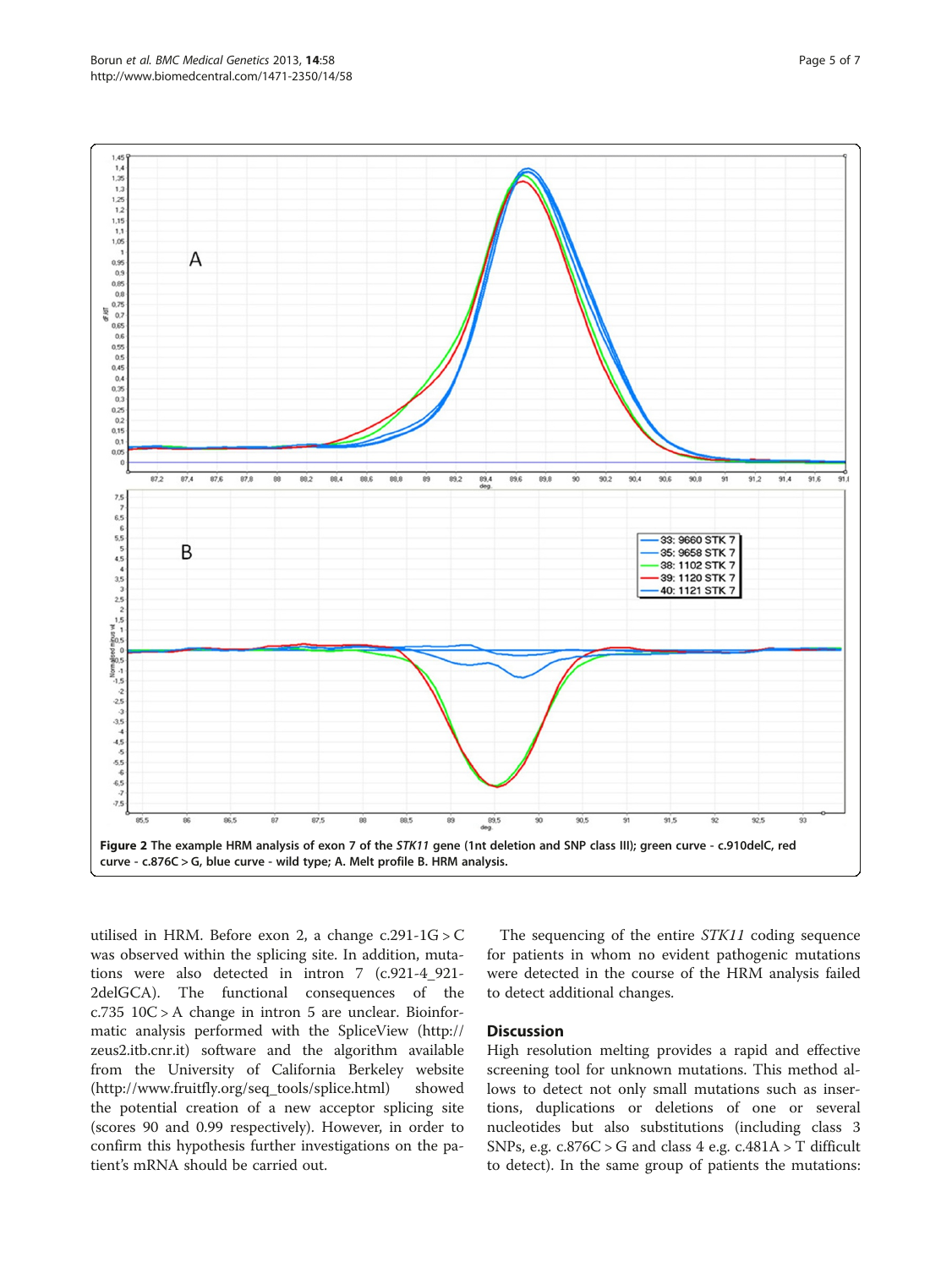$c.481A > T$ ,  $c.876C > G$ ,  $c.180C > G$ ,  $c.157-158dupG$ , c.735-10C > A were not detected during previous studies using Single Strand Conformation Polymorphism (SSCP) and Heteroduplex analysis (HA) (unpublished results). Thereby, the use of HRM as a screening method allowed us to increase the detection efficiency in our group of patients mainly by improving the detectability of mutations from classes 3 and 4.

In the studies of other populations the most common method used for the detection of small mutations in PJS patients is direct sequencing [[8](#page-6-0),[17](#page-6-0),[22](#page-6-0),[24](#page-6-0),[25](#page-6-0)]. Only in few studies Denaturing High Performance Liquid Chromatography (DHPLC) [\[8](#page-6-0)] or older screening techniques such as DGGE, SSCP and HA were also used [\[26,27](#page-6-0)]. Depending on the studied group and the methodology used, the detection efficiency of small mutations in the above-mentioned groups is in the range from 42.42% to 70%. Therefore, the level of detection in our study with the use of HRM (54%) does not differ from the level of small mutations detection obtained using direct sequencing or other screening methods. It should be taken into account that in contrast to direct sequencing the use of screening methods allows to considerably lower the costs of analysis by reducing the number of samples subjected to sequencing. On the other hand, the advantage of HRM over other screening methods is its simplicity of implementation. Moreover, time required to perform the analysis, in comparison with other screening methods, also speaks in favor of HRM. The entire analysis, including the preparation of the reaction mixture, amplification and melting of the products takes a little more than 2 hours. The Rotor-Gene Q, utilising the rotor for 0.1 ml tubes, makes it possible to analyze during this time up to 72 amplicons simultaneously. In addition, none of the reagents present in the mixture interferes with the sequencing reaction and, therefore, it is possible to conduct sequencing directly from products previously analyzed by HRM.

Among other advantages of the HRM analysis is its single-step way of reaction preparation. Both the amplification itself as well as the subsequent fragment melting takes place in a closed system of an identical composition of the reaction mixture. No reagents need to be added in the course of the analysis which reduces the risk of sample contamination and falsification of the obtained results. In addition, the presence of the fluorescent dye throughout the duration of the reaction makes it possible to monitor not only the melting process but also the PCR itself. This opens up possibilities for designing in the future of a test detecting small mutations (HRM) combined with a simultaneous quantitative analysis on the basis of amplification curves (qPCR). The approach combining the qPCR with the HRM analysis has been already proposed by Rouleau et al. for testing

the MLH1 gene [\[28\]](#page-6-0). However, the qPCR analysis requires the use of a significant number of samples with known parameters to create a standard curve for each amplicon. In addition, each sample should be analyzed in replicates to properly quantify target amplicons. These two aspects significantly increase the costs of the analysis. The qPCR-HRM approach seems to be suitable and beneficial only for a large series of samples and it should be taken into account that PJS is a rare disease and usually only few samples are analyzed at the same time.

The key issue in the HRM analysis is the appropriate selection of primers for the amplification of the examined fragments so that the obtained melting profiles make it possible to observe the occurring sequence changes. In case of the STK11 gene, high GC content reaching 63% for the entire gene sequence constitutes an additional difficulty in primer designing. Primers selected in the course of our study make it possible to obtain uniform PCR products meeting the requirements of the HRM analysis. In addition, the annealing temperature is identical for all primer pairs thus it is possible to perform screening of several exons, or even of the entire sequence coding the *STK11* gene in the course of one analysis. This is particularly important in case of investigations of such rare diseases as PJS where patient groups are small and only several samples are analyzed in the course of one examination and examination of each fragment separately would both be time-consuming and unprofitable (low cost-effectiveness).

## Conclusions

In our experiments we developed a method for a rapid detection of small mutations in the STK11 gene in patients suffering from PJS. All mutations identified in our group of patients were detected with the assistance of the evaluated method. No additional small mutations were found in the remaining patients subjected to the sequencing of the entire sequence coding the gene. The employed HRM method exhibited 100% sensitivity in our group of patients.

#### Competing interests

The authors declare that they have no competing interests.

#### Authors' contributions

PB-developed a method for a rapid detection of small mutations in the STK11 gene, prepared the DNA samples, performed molecular analysis and drafted the manuscript. AB-prepared the DNA samples and participated in molecular analysis, TB, BN, DN, MT, JL, JL, JW, EC, MS, AK, WC and PK were responsible for PJS patients diagnosis and sample collections. PK participated in sample collection and drafted the manuscript. WC participated in coordination, and helped to draft the manuscript. AP developed the method, performed molecular analysis, drafted the manuscript and supervised all the work, conceived of the study. All authors read and approved the final manuscript.